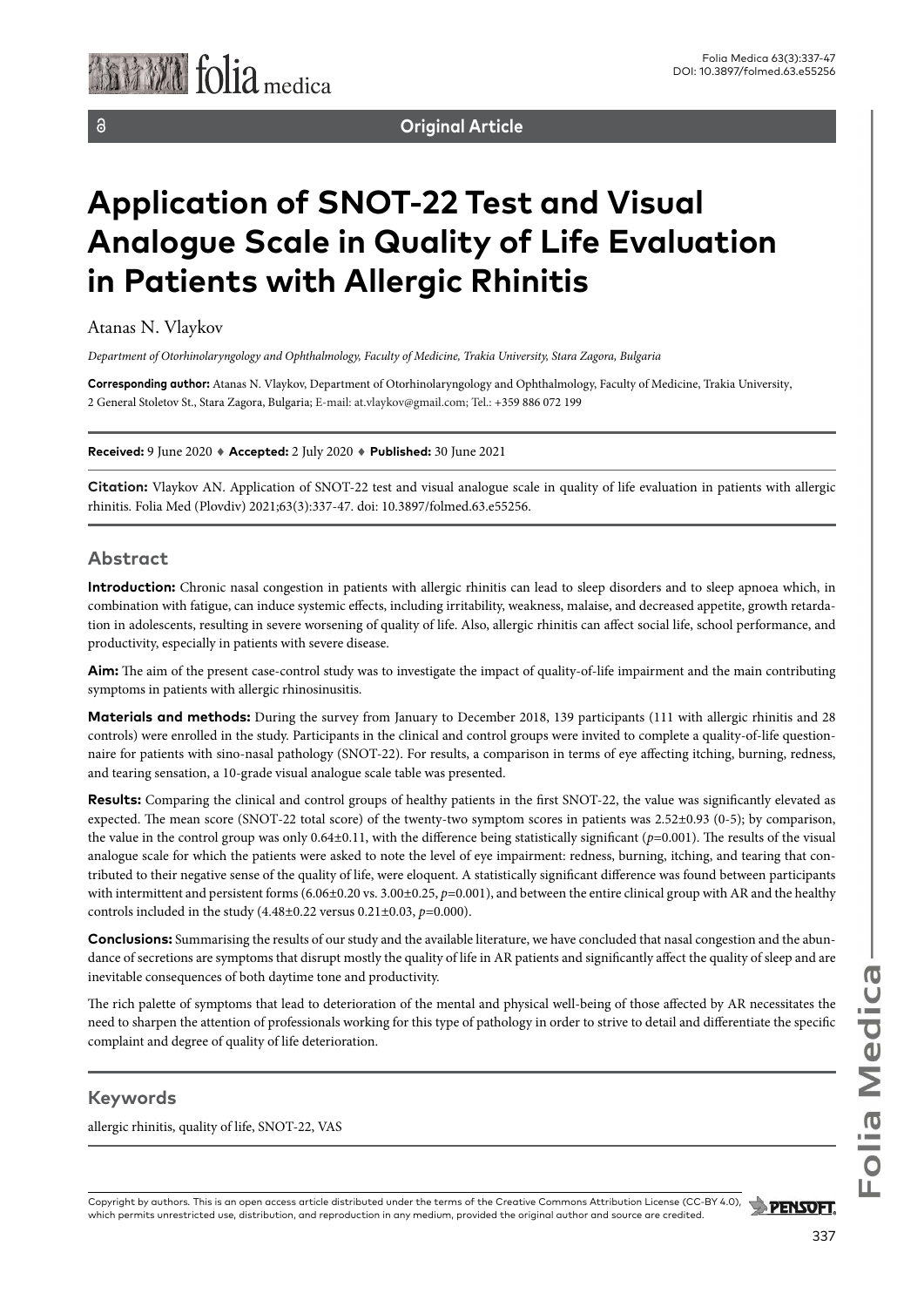# **INTRODUCTION**

Allergic rhinosinusitis (AR) is a symptomatic nasal disease provoked by exposure of nasal mucosa to allergens, resulting in IgE-mediated inflammation.<sup>1</sup>

The allergic runny nose is characterised by a specific constellation of symptoms in the nose, eyes, ears, throat, and palate. Particularly significant symptoms include difficulty in nasal breathing, rhinorrhoea, coughing, and secretions to the pharyngeal cavity (postnasal drip), causing irritation and cough reflex, itching, and sneezing. In combination with local symptoms, many patients with AR also experience systemic effects, such as headache, fatigue, sleep disturbance, anosmia, and cognitive impairment, some of which are mainly due to nasal obstruction.<sup>2</sup> Chronic nasal congestion can lead to sleep disorders, as well as sleep apnoea which, combining with fatigue, are capable of inducing systemic effects, including irritability, weakness, malaise and decreased appetite, and growth retardation in adolescents resulting in severe worsening of quality of life.<sup>3</sup> Also, allergic rhinitis affects social life, school performance, and productivity<sup>4</sup>, especially in patients with severe disease<sup>5</sup>.

# **AIM**

The aim of the present case-control study was to investigate the impact of quality-of-life impairment and the main contributing symptoms in patients with allergic rhinosinusitis.

# **MATERIALS AND METHODS**

The study was conducted in the Prof. Dr S. Kirkovich University Hospital and Medical University, Stara Zagora, Bulgaria. During the survey from January to December 2018, 139 participants (111 with allergic rhinitis and 28 controls) were enrolled in the study. In the group of patients, 54 (48.65%) had intermittent allergic rhinitis (IAR) and 57 (51.35%) had persistent allergic rhinitis (PAR). The mean age of patients with AR was 45.59±16.37 years (22– 84) and in the control group: 42.96±15.06 years (19–63). The patient's group consisted of 72 women (53.7%) and 62 men (46.3%). Sex distribution in controls was 18 (62.1%) women and 11 (37.9%) men. Patients with both forms of AR did not take any anti-allergic, anti-histamine, topical or systemic corticosteroid drugs, and NSAIDs at least one month before the study.

Participants in the clinical and control groups were invited to complete a quality-of-life questionnaire for patients with sino-nasal pathology (SNOT-22). For results, a comparison in terms of eye affecting itching, burning, redness, and tearing sensation, a 10-grade visual-analogue scale table was presented.

The control group of participants was strictly selected – all individuals were healthy, without an acute or chronic inflammatory process. Persons with an allergic family history

were excluded from this group.

### **Statistical analysis**

Statistical analyses were performed using SPSS 16.0 for Windows (SPSS Inc.). Continuous variables with normal distribution were compared between 2 or more independent groups by Student t-test or one-way ANOVA test with LSD post hoc analysis, while those variables with non-normal distribution were compared using the Mann-Whitney U test or Kruskal-Wallis H test, respectively. The nonparametric Spearman rank correlation test and linear correlation analysis were used to determine the correlation between the quantitative variables. The results were evaluated at 95% confidence interval, and significance was assessed at *p*<0.05.

# **RESULTS**

The mean value of the *SNOT-22* test performed in the clinical group was 2.52±0.93, whereas in the control group of healthy subjects with missing subjective and objective data on sino-nasal pathology, the mean *SNOT-22* total score was 0.64±0.11 (*p*<0.001) **(Fig. 1)**.

Regarding the feeling of itching and burning, based on the VAS **(Fig. 2)**, we found sensitive differences between patients in both forms of allergic rhinitis – in patients suffering from IAR, the value was doubled against the patients with PAR (6.06±0.20 vs. 3.00±0.25, respectively) (*p*<0.001).

The distribution of all 22 quality-of-life impairing symptoms in patients with nasal allergy is shown in **Fig. 3**.





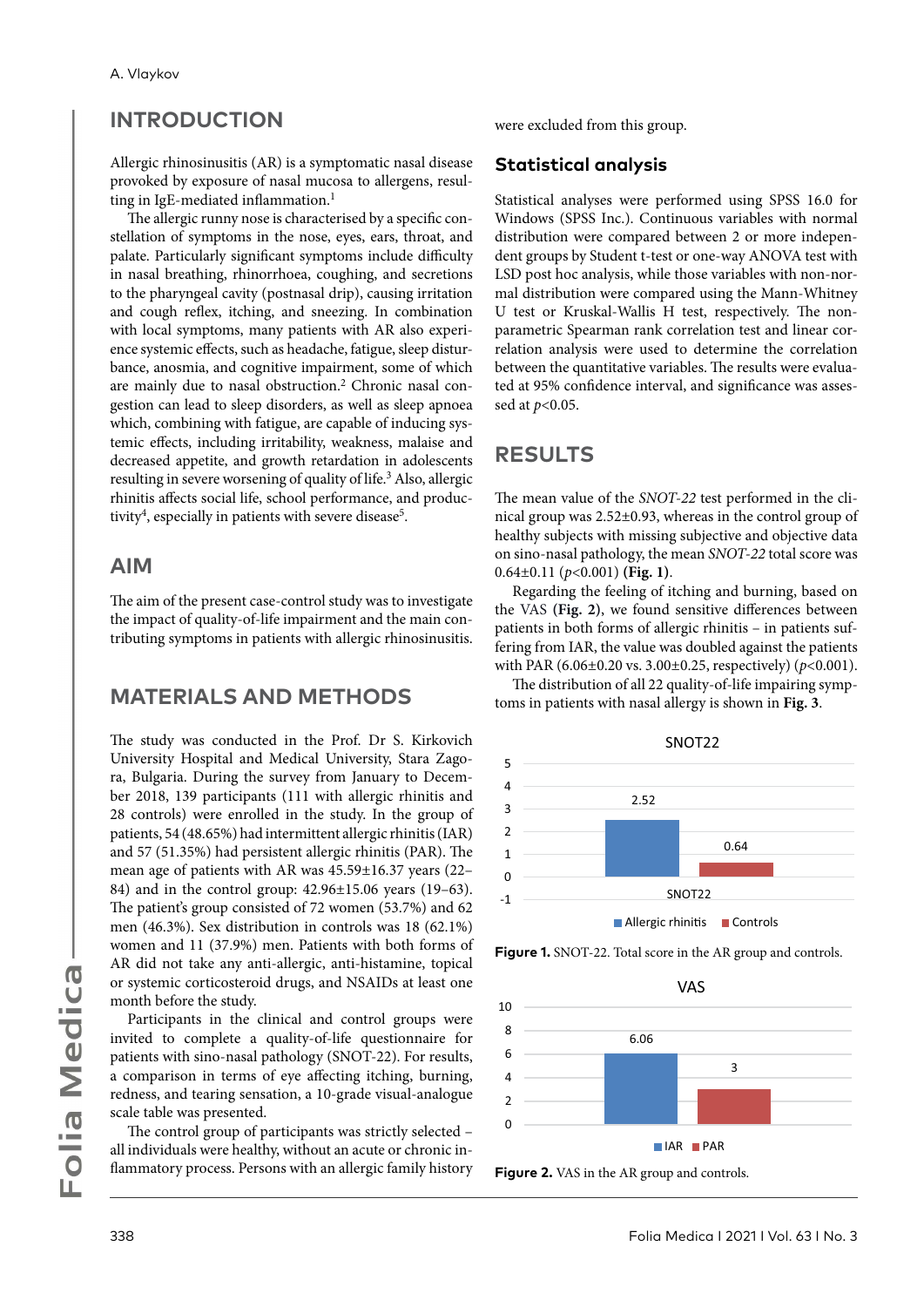As seen in **Figs 3 and 4**, the five distinct symptoms of subjective feeling of poor quality of life are the need for nose blowing, nose obstruction, nasal secretion, secretion of the throat, and reduction of the sense of smell and taste.

In the group of patients with PAR, the results show slightly elevated SNOT-22 values **(Fig. 5)**, most likely due to the presence of symptoms throughout all seasons, in

contrast to those with IAR **(Fig. 6)** and limited duration of clinical manifestations allowing partial mental welfare. On the other hand, despite these mildly elevated SNOT-22 values in patients with persistent allergic rhinosinusitis (2.65±0.88), we did not find a statistically significant difference compared to the results of IAR participants (2.34±0.95, *p*=0.081).





**Figure 4.** Distribution of the most debilitating symptoms in AR patients.



**Figure 5.** SNOT-22 values in the two main clinical subgroups.

In analysing the data, identification of differences across symptoms expressed during the periods of clinical manifestations within the two clinical subgroups has led to dissimilarity between the two groups' sense of subjective feeling and quality of life.

While the most disturbing symptom in patients with IAR was nasal secretion **(Fig. 7)**, those with PAR experienced nasal congestion and the "stuffy nose" symptom **(Figs 8, 9)** as the most debilitating symptom.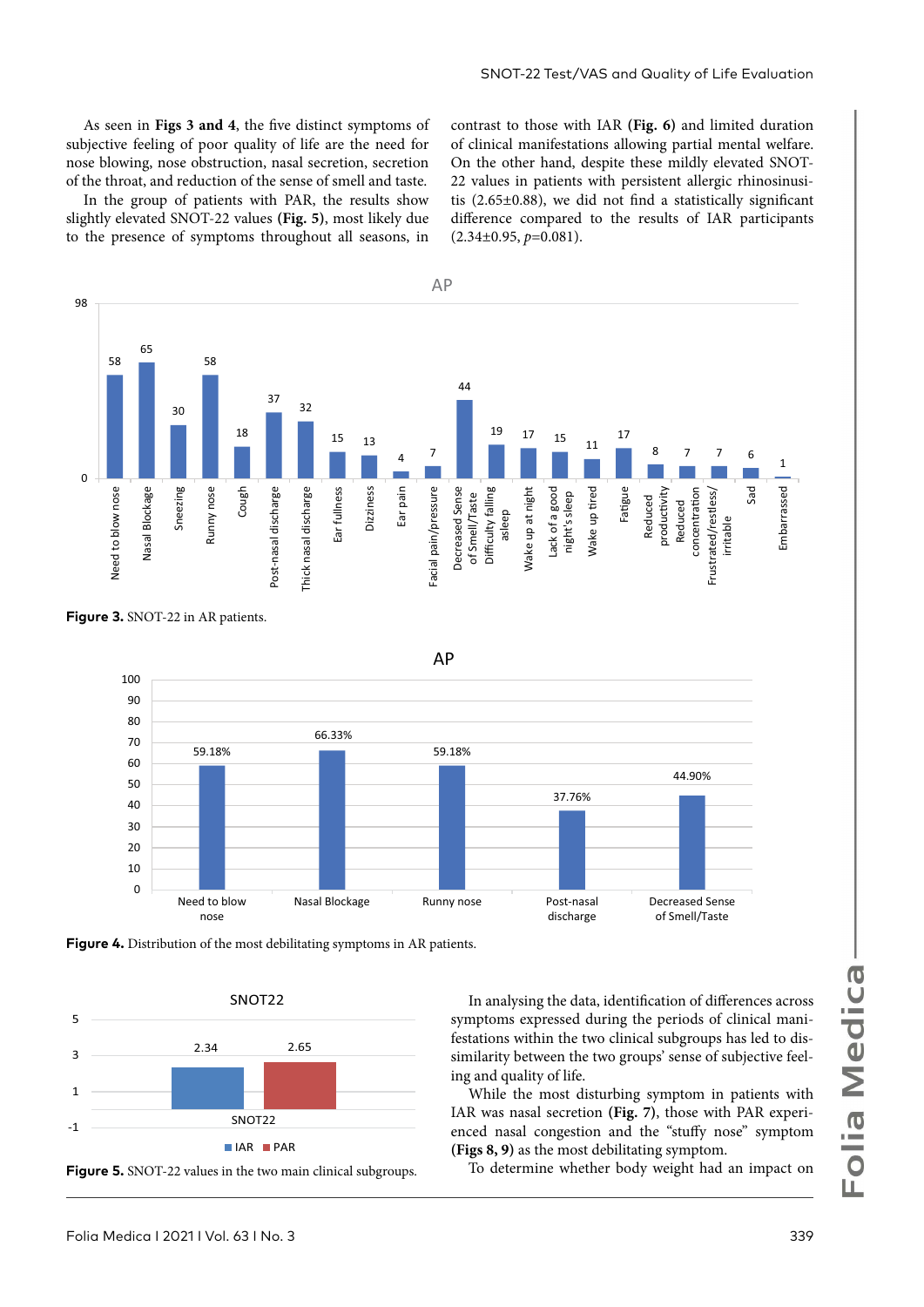the severity of the disease and to what extent, the participants were divided into groups based on body mass index (BMI). In the groups with normal (18.5–24.9), underweight (<18.5), and overweight (25.0–29.9) BMI, indicators objectively affecting the quality of life remain similar. In patients with obesity, however, the SNOT-22 score and values were significantly increased **(Fig. 10)**.

**Fig. 11** shows the increase of the duration of daily airconditioning exposure, results in a decreased subjective feeling of quality of life.

The presence of a concomitant allergic disease has some influence on the clinical course of allergic rhinitis with a 2.68±0.84 SNOT-22 score, in contrast to the patients without accompanying allergic pathology (SNOT-22 – 2.04±0.91), where bronchial asthma is the most significant deteriorating quality of life disease **(Figs 12, 13)** even without statistical significance (*p*=0.032).

In patients with sino-nasal allergy, we found that the prematurity factor resulted in the subsequent clinical manifestation **(Fig. 14)**. Thus, for those born earlier than the intended term, the clinical course is significantly more intense than those born at the normal gestational age  $(p=0.005)$ .

Another determining factor, not only for the occurrence of allergic pathology but also for the severity of clinical manifestation, is the duration of natural nutrition within early childhood. Consumption of breast milk for less than 3 months results in increasing the severity of the disease manifestation. If the duration of breastfeeding is between 3 and 6 months, quality of life improves and when this period exceeds 6 months, clinical symptoms are remarkably reduced **(Fig. 15)**.

It is evident in the SNOT-22 test that patients with AR and nasal polyposis found within the nasal cavity, the quality of life is more affected than in patients without polyposis (2.97±0.66 vs. 2.32±0.81, *p*=0.002). The results of the VAS test are reciprocal, most probably because the nasal polyposis accompanies very often chronic allergic rhinosinusitis, with the symptoms of burning and itching observed being much less frequent **(Fig. 16)**.







**Figure 7.** Distribution of the most severe life-threatening symptoms in patients with IAR.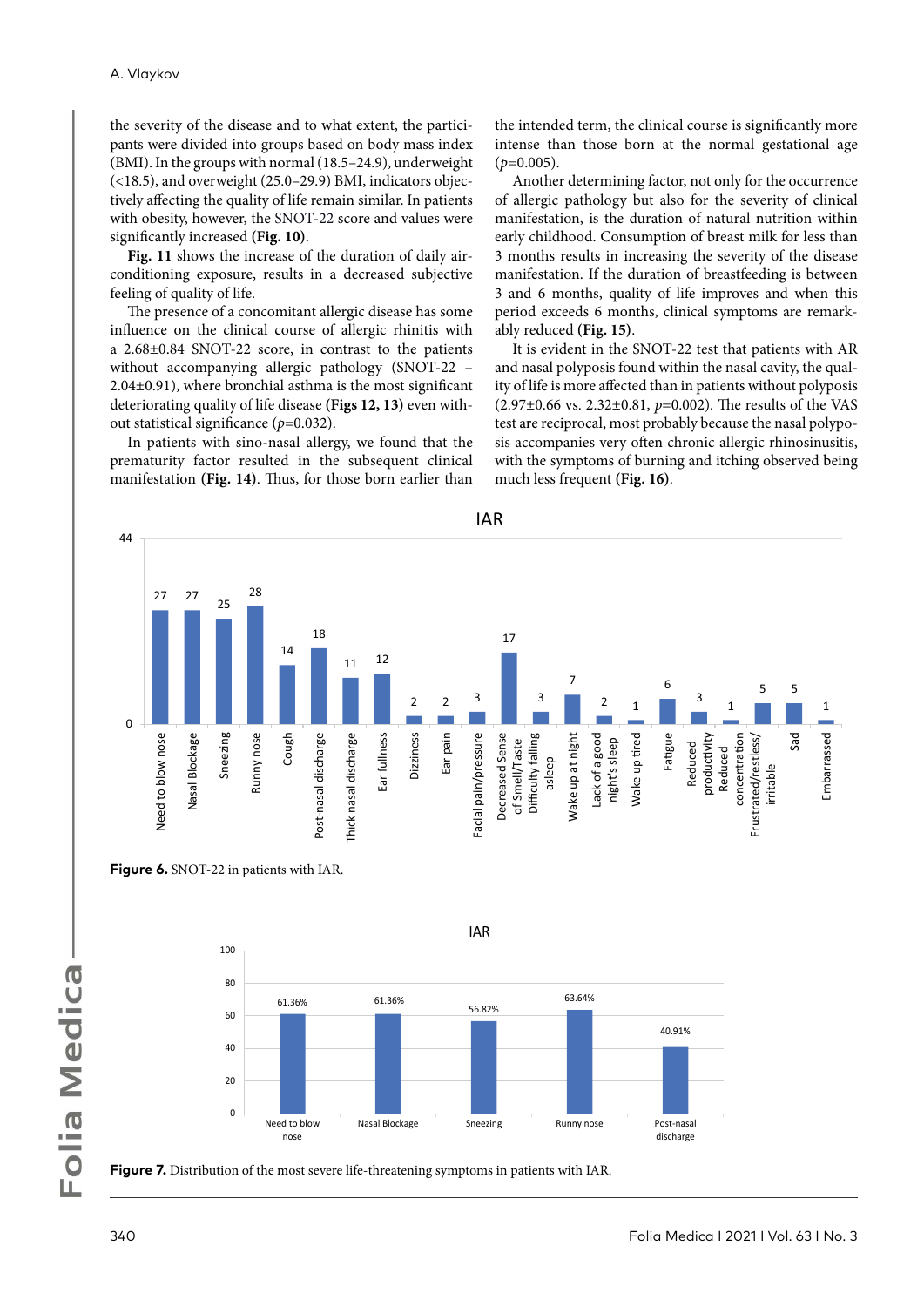

SNOT-22 Test/VAS and Quality of Life Evaluation

**Figure 8.** SNOT-22 in patients with PAR.



**Figure 9.** Distribution of the most debilitating symptoms in patients with PAR.



**BMI AND QUALITY OF LIFE** 



**Figure 10.** Quality-of-life deterioration in patients with AR according to BMI.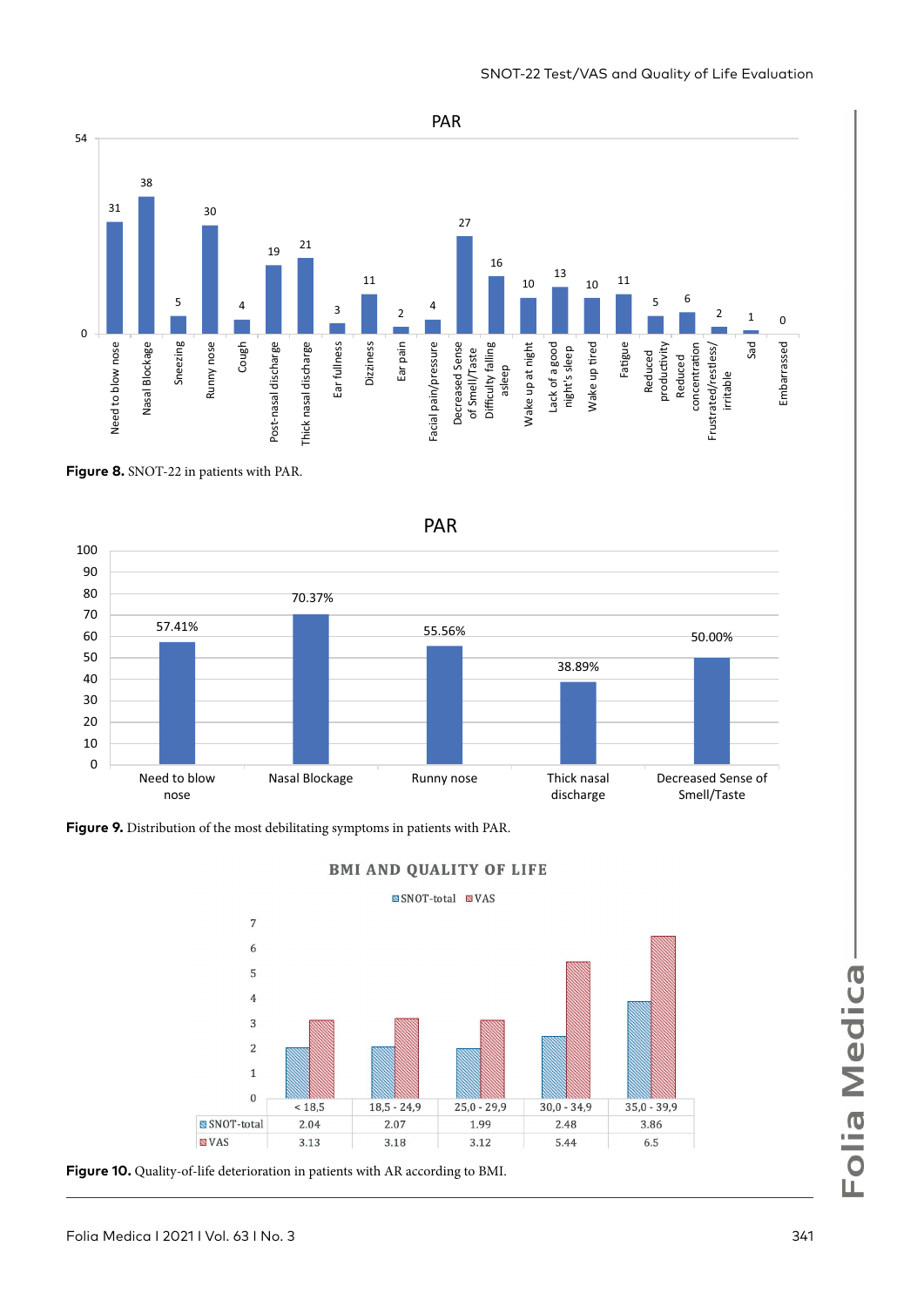

Figure 11. Quality of life in patients with AR according to air conditioning exposure.



Quality of life and other allergic disease

**Figure 12.** Quality-of-life impairment and concomitant allergic pathology.



### CONCOMITANT ALLERGIC PATHOLOGY AND IMPACT ON QL

**Figure 13.** Quality-of-life impairment according to concomitant allergic pathology.

Folia Medica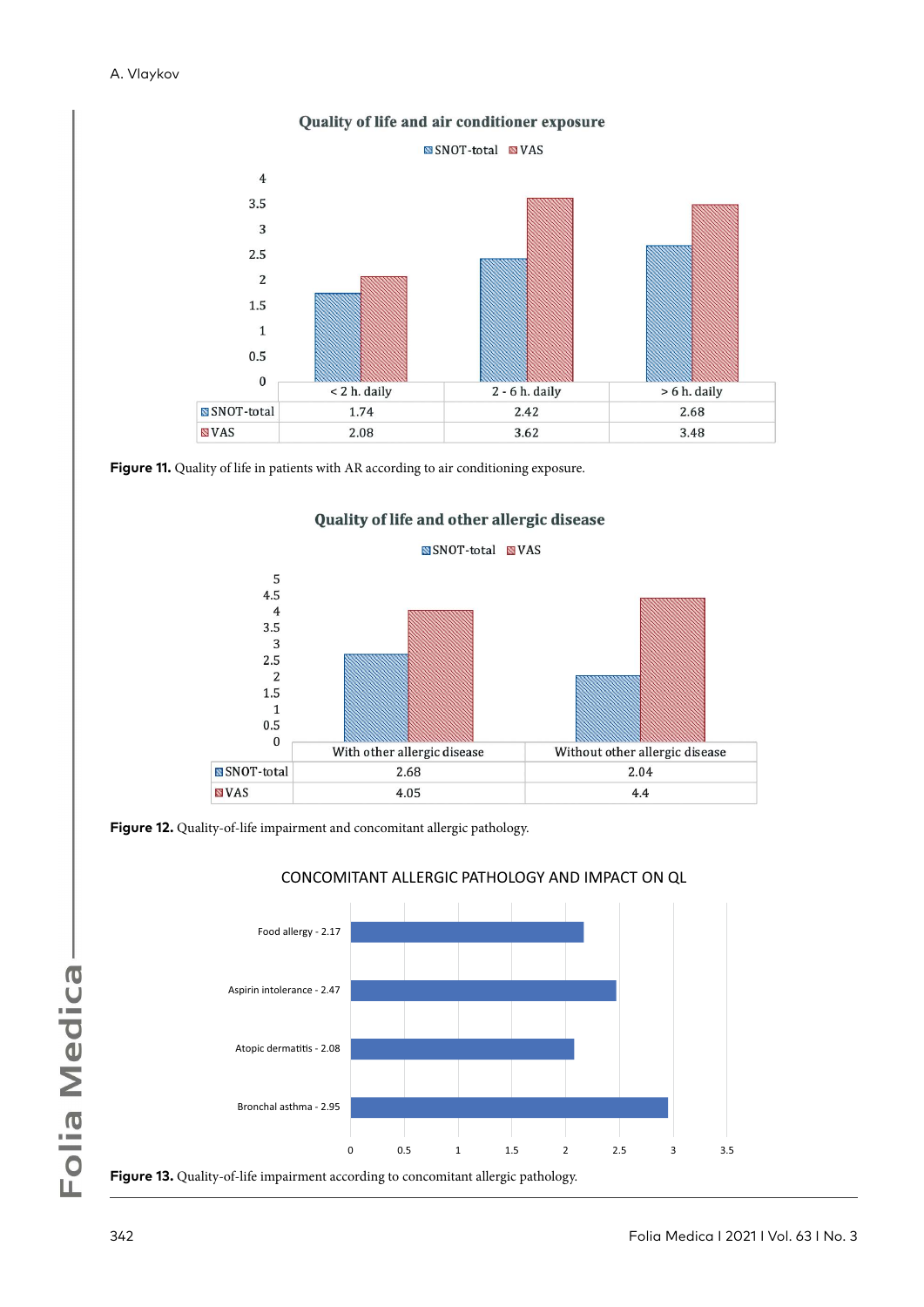

#### **QUALITY OF LIFE AND PREMATURITY**

**Figure 14.** Quality-of-life impairment according to birth period.



**Figure 15.** Quality-of-life impairment according to breastfeed duration.



# QUALITY OF LIFE AND NASAL POLYPOSIS

**Figure 16.** Quality-of-life impairment according to nasal polyposis presence.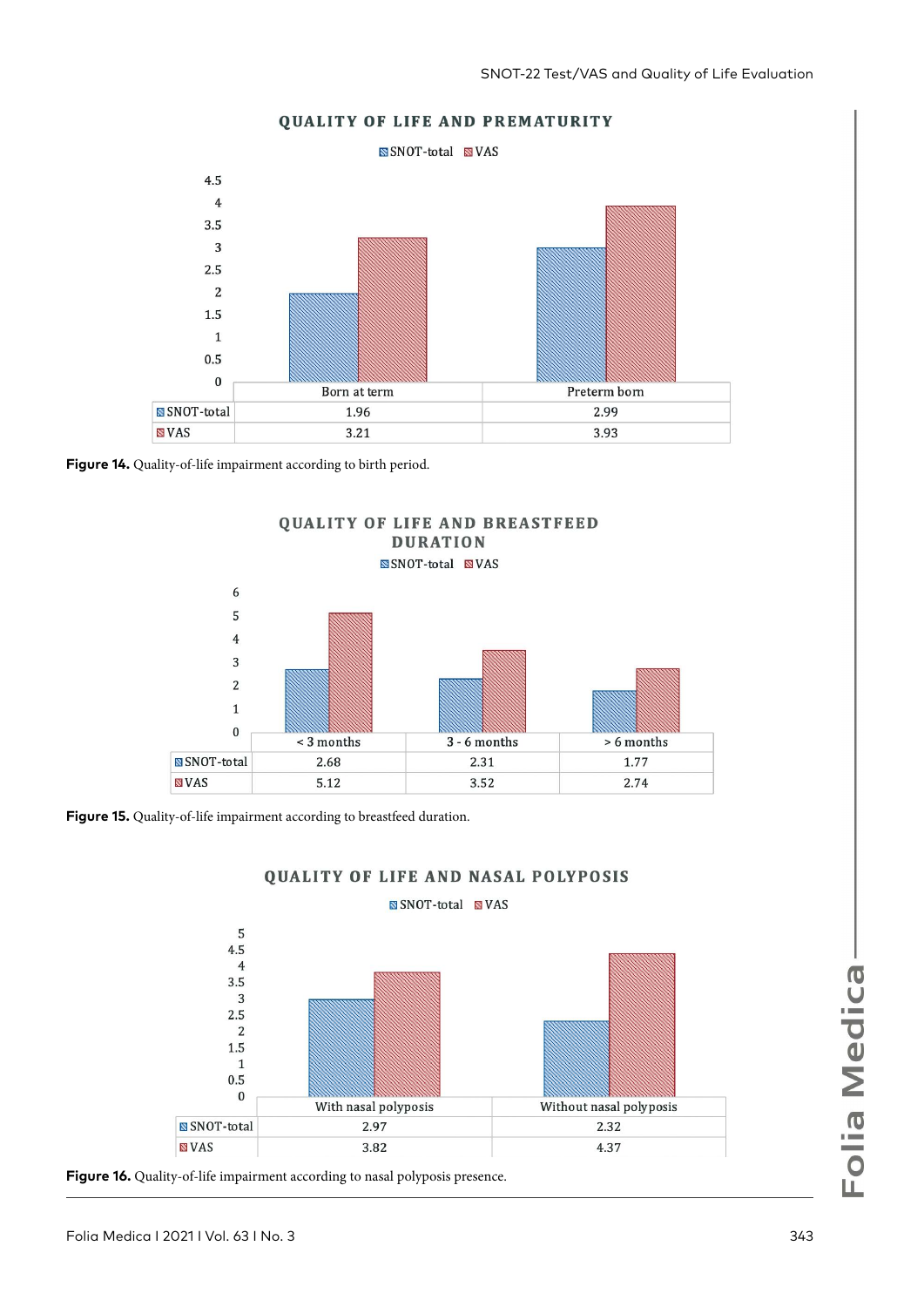# **DISCUSSION**

A growing body of evidence in the last one or two decades suggests that patients and physicians differ in their perception of the disease. This is certainly an aspect that needs to be discussed, and its study often provides data which differs from those obtained by simply evaluating symptoms considered as objective. As a result, healthcare professionals are reorienting and becoming more attentive, with an interest in assessing the quality of life and patient satisfaction, along with evaluating other aspects of the disease or treatment.<sup>6,7</sup>

The extent of quality-of-life impairment varies mainly depending on the individual's standards of "personal wellbeing", the perception of the outside world, and expectations from the treatment. Interestingly, the intensity of symptoms does not necessarily correspond to the degree of impairment of quality of life, an aspect that again emphasises the individuality of each patient.

To properly evaluate and gain a clear picture of the quality-of-life impairment among selected patients with allergic rhinitis, we used a specially designed questionnaire administered to patients with sino-nasal pathology, as well as a ten-stage VAS, allowing everyone to note the impairment of subjective sensation generated by eye symptoms affecting the quality of life. Thanks to them, subjective complaints have gained objective expression. Comparing the clinical and control groups of healthy patients, in the former, the SNOT-22 value was significantly elevated as expected. The mean score (SNOT-22 total score) of the twenty-two symptom scores in patients was 2.52±0.93 (0-5); by comparison, the value in the control group was only 0.64±0.11, with the difference being statistically significant  $(p=0.001)$ . The main complaints in the non-AR group were lack of good sleep, irritability, decreased concentration and productivity, conditions that could be provoked by several other factors. In trying to answer whether there are differences in groups affected by the two main forms of AR, we compared the same indicator between the two subgroups, outlining the tendency for more manifested subjective perceptions by patients with PAR (SNOT-22 – 2.65±0.88), than those with IAR (SNOT-22 – 2.34±0.95) (*p*=0.081).

А study on the quality of life of children with AR has also been conducted by Scadding et al.<sup>8</sup> The authors explain the analogous results obtained by the fact that children with an intermittent form of AR are better informed about their health status and have developed personal strategies to achieve and maintain better symptomatic control compared to those with PAR. Additionally, they doubt that the unsatisfactory results of the therapeutic activities and the remaining feeling of dissatisfaction in the patients also contribute to these results. In our view, the fact that those affected by persistent rhinitis may have less or more severely manifested nasal symptoms all year round and the accumulation and daily involvement of their attention to the disease may contribute to the sense of worsening subjective self-feeling.

More than 50% of patients with AR indicated that the most severe deterioration in their quality of life was caused by obstruction (66.33%), the need for nose blowing (59.18%), and the presence of nasal secretion (59.18%). Our result completely overlaps with the data presented by M. Schatz<sup>9</sup>, who identified these three symptoms as the most aggravating for more than half of patients with AR. 6.31% and 5.41% become irritable or depressed, respectively, during the clinical manifestation of their illness. These results are comparable with two large-scale studies conducted in 2000 and 2001 in France, in which 4.9% of participants were or are currently in depressive periods caused by clinical symptoms of nasal allergy.<sup>10</sup>

The results of the visual analogue scale, where patients were asked to note the level of eye impairment – redness, burning, itching and tearing – that contributed to their negative sense of the quality of life, were eloquent. A statistically significant difference was found between participants with intermittent and persistent forms (6.06±0.20 vs.  $3.00\pm0.25$ ,  $p=0.001$ ), and between the entire clinical group with AR and the healthy controls included in the study (4.48±0.22 vs. 0.21±0.03, *p*=0.000). The findings demonstrate that concomitant AR conjunctival symptoms, triggered predominantly by histamine liberation, are significantly more common in patients with IAR and contribute to a heightened sense of the poor quality of life.

The ratio of body weight to height, known as body mass index (BMI), showed an attitude toward the severity of allergic disease manifestation. For participants with normal (BMI=18.5-24.9), subnormal (BMI<18.5) and overweight (BMI=25.0-29.9), no significant differences in SNOT-22 test scores and *VAS* were observed, being in values between 1.99 and 2.07 and 3.12-3.18, respectively. It was found that significant increase occurred in people with Grade I (BMI=30.0- 34.9) and Grade II (BMI=35.0-39.9) obesity, where both SNOT-22 (2.48 and 3.86, respectively) and VAS levels (5.44 and 6.50) had an increase. In addition, around half of them have impairment in their quality of life.

According to Spanish researchers who have set themselves the goal to study the effects of lifestyle factors on sleep in patients with allergic rhinitis, a BMI of 24.2 is at risk of deteriorating its quality. And when that indicator gets a numerical expression of 25.5 and above they found a poor sleep pattern.<sup>11</sup>

Although our data indicates that the next BMI-based group (BMI=30.0-34.9) is at risk, they are still indicative of an association of the problem. There is so little research to support the potential association of BMI with allergic respiratory diseases, such as atopic dermatitis and allergic rhinitis<sup>12</sup>, but at the time of this publication there is no published research that offers a logical explanation for this interconnectedness. Our interpretation of one of the possible reasons for this correlation is the additional mechanical obstruction of the upper respiratory tract, with the consequences of poor quality of sleep, the potential manifestation of sleep apnoea, and the inevitable reflection on condition and productivity during the day.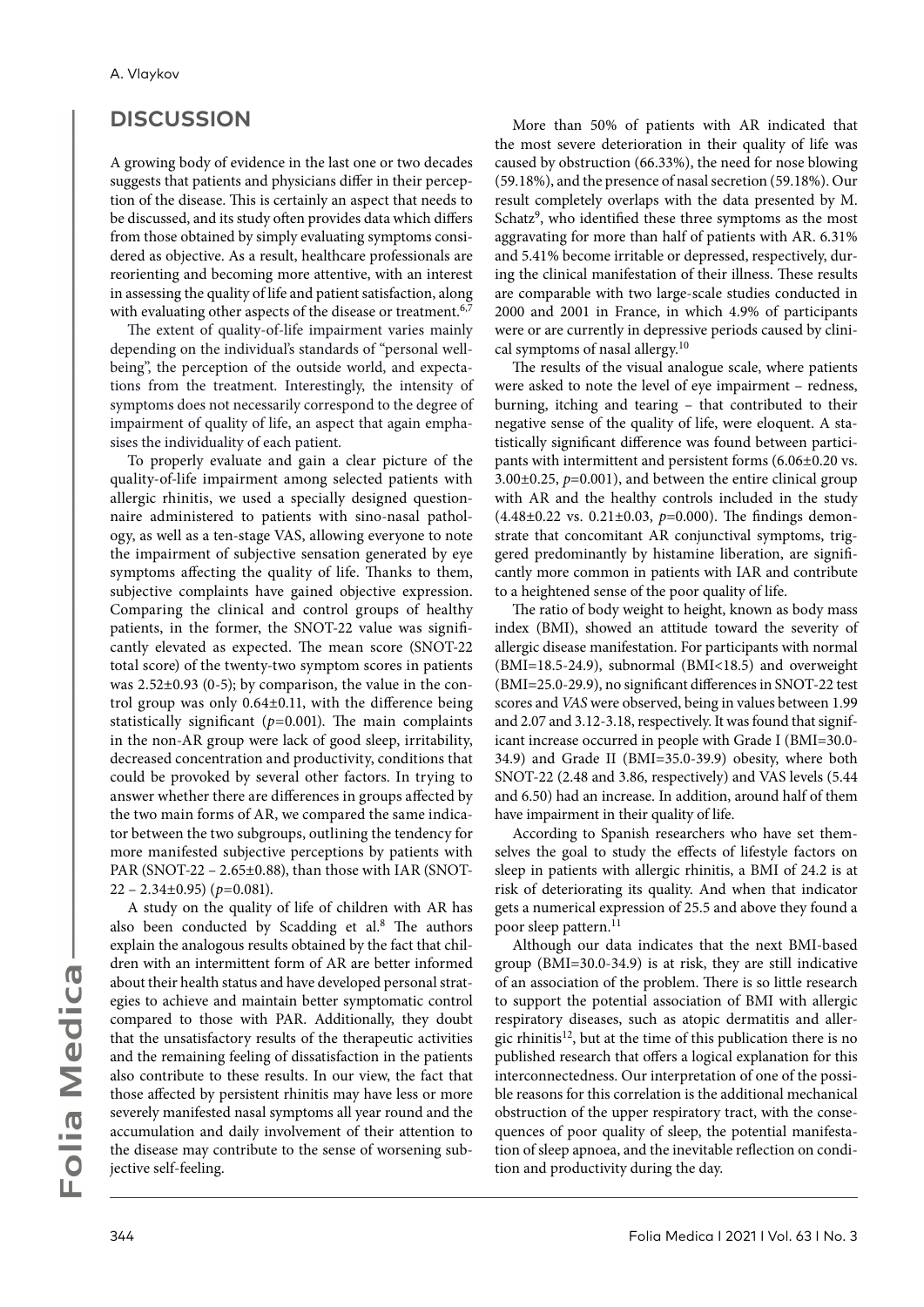Comparing the indicators which give us an objective digital expression of patients' perceptions of quality of life, we found a direct relationship between the breastfeeding duration on the neonate period and the strength of symptom manifestation. For children breastfed 6 months and more, the mean SNOT-22 total score was 1.77±0.12 and for less than 3 months – 2.68±0.16 (*p*=0.038). The corresponding values obtained using *VAS* were 2.74±0.17 for period >6 months and 5.12±0.27 (*p*=0.018) for participants who had breastfeeding time 3 months or less. In summary, we can conclude that duration of breastfeeding has an impact on the level of clinical atopic manifestations. According to our results, breastfeeding duration of 6 months could subsequently contribute to a reduction of up to 50% of the clinical intensity of symptoms in patients with allergic rhinitis.

Modern lifestyles in urban areas are considered to be potentially responsible for the development of pathological conditions of the respiratory tract, both upper and lower. One of the components of this modern lifestyle is the intensive use of air conditioners, where people are exposed to prolonged exposure to cold or warm dry air, ultimately resulting in changes in respiratory function. Inhaling cold dry air for a long period can make the smooth muscles of the respiratory tract significantly more sensitive.13 Another major risk factor for the development of allergic respiratory diseases when using air conditioners is the increased amount of dust in the house and the increased concentration of mites in the air leading to increased levels of IgE molecules and increased eosinophil activity.14,15

Trying to evaluate the role of air conditioner exposition on the severity of clinical expression of symptoms in our group, we have also included a questionnaire regarding the average daily duration in air-conditioned rooms. Comparing it with the data obtained from the quality of life analysis, we found a clear tendency to worsen the perception of the symptoms of AR. Thereby, SNOT-22 score from 1.74±0.37 for staying less than 2 hours in air-conditioned rooms increased to 2.68±0.44 for participants staying 6 hours and more. With VAS, we proved an identical dependence and SNOT-22 results rose from 2.08±0.16 to 3.48±0.28. The negative health impact of air conditioners for people with respiratory pathology seems undeniable; therefore, those who are allergic should be advised to limit their stay in rooms or vehicles with the air conditioning on.

We found no statistical relationship between concomitant atopic pathology presence and impairment of quality of life. However, patients with concomitant bronchial asthma experience the greatest subjective discomfort, followed by participants with aspirin hypersensitivity as a companion condition and those with concomitant food allergy and contact dermatitis.

# **CONCLUSIONS**

Summarising the results of our study and the available literature, we have concluded that nasal congestion and

the abundance of secretions are the symptoms that disrupt the quality of life in AR patients and significantly affect the quality of sleep and an inevitable consequence of both daytime tone and productivity.

The rich palette of symptoms that lead to the deterioration of the mental and physical well-being of those affected by AR necessitates the need to sharpen the attention of professionals working with this type of pathology in order to strive to detail and differentiate the specific complaint and the degree of quality of life deterioration. Apart from its diagnostic significance, the knowledge of the power of how each clinical symptom disrupts patients' productivity is also important in the therapeutic process, in designing the most appropriate treatment approach and selecting the right medication. The availability of such an approach would allow for closer monitoring of the results achieved during the treatment and for the possible dominance of another symptom.

Limitations of the study: we were not able to objectively monitor the quality of sleep with polysomnography. It would also be interesting to objectively analyze the degree of nasal congestion and the strength of the patient's olfactory involvement.

# **REFERENCES**

- 1. King HC, Mabry RL, Mabry CS, et al. Allergy in ENT Practice. 7<sup>th</sup> ed. New York 2005. ISBN:1-58890-276-5, 82–3.
- 2. Dykewicz M, Fineman S. Diagnosis and management of rhinitis: complete guidelines of the Joint Task Force on Practice Parameters in Allergy, Asthma, and Immunology. Ann Allergy Asthma Immunol 1998; 81 (Pt II):478–518.
- 3. Lack G. Pediatric allergic rhinitis and comorbid disorders. J Allergy Clin Immunol 2001; 108(1):9–15.
- 4. Bousquet J, Khaltaev N, Cruz AA, et al. Allergic rhinitis and its impact on asthma (ARIA) 2008 update (in collaboration with the World Health Organization, GA(2)LEN and AllerGen). Allergy 2008; 63(Suppl 86):8–160.
- 5. Bousquet J, Neukirch F, Bousquet PJ, et al. Severity and impairment of allergic rhinitis in patients consulting in primary care. J Allergy Clin Immunol 2006; 117:158–62.
- 6. Scadding G, Richards D, Price M. Patient and physician perspectives on the impact and management of perennial and seasonal allergic rhinitis. Clin Otolaryngol Allied Sci 2000; 25(6):551–7.
- 7. Valovirta E, Myrseth S, Palkonen S. The voice of the patients: allergic rhinitis is not a trivial disease. Curr Opin Allergy Clin Immunol 2008;  $8(1):1-9$ .
- 8. Scadding GK, Richards DK, Price MJ. Patient and physician perspectives on the impact and management of perennial and seasonal allergic rhinitis. Clinical Otolaryngology 2000; 25:551–7.
- Schatz M. A survey of the burden of allergic rhinitis in the USA. Allergy 2007: 62 (Suppl. 85):9–16.
- 10. Bousquet P, Bousquet-Rouanet L, Co Minh H, et al. ARIA (Allergic Rhinitis and Its Impact on Asthma) classification of allergic rhinitis severity in clinical practice in France. Int Arch Allergy Immunol 2007; 143:163–9.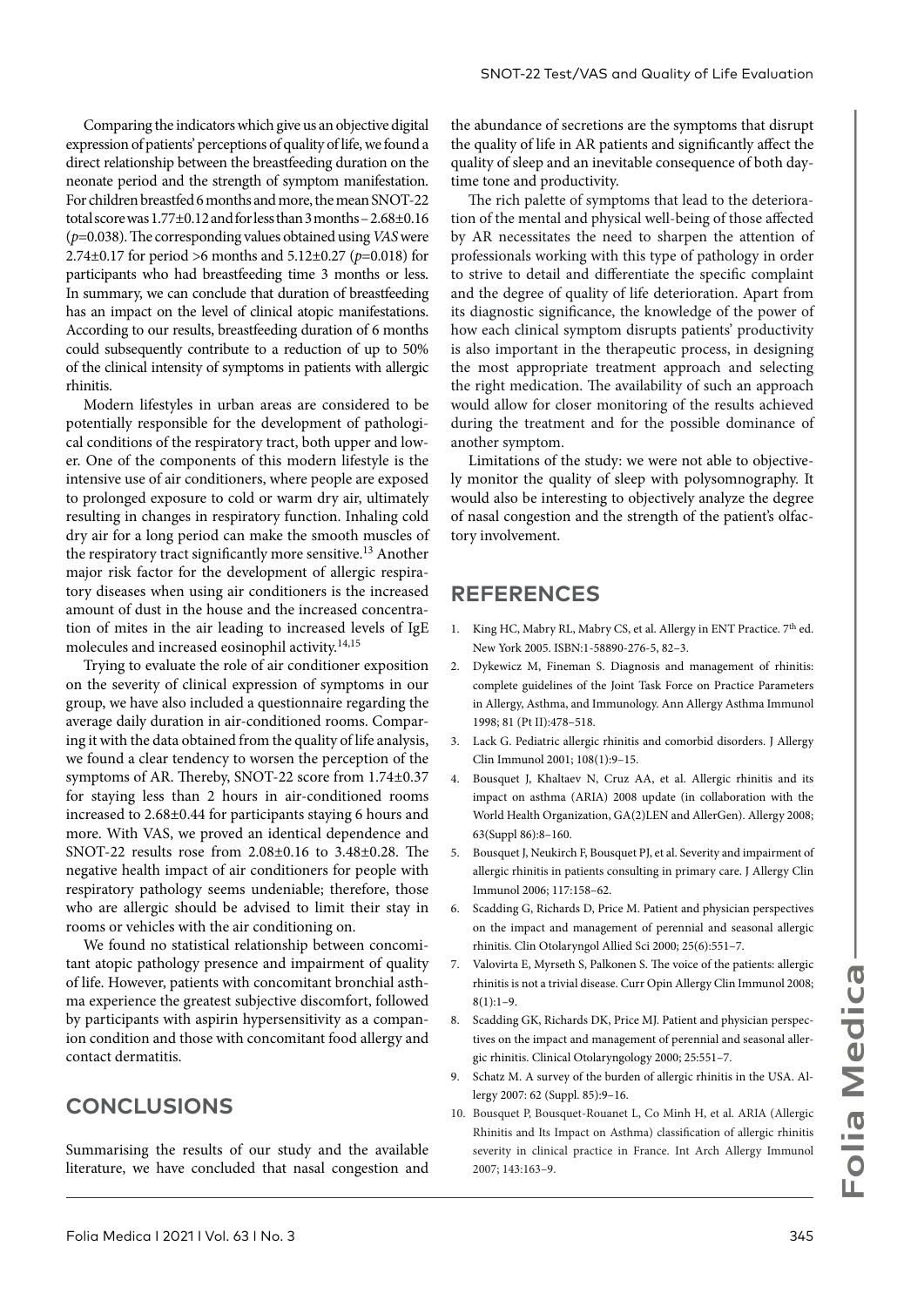- 11. Colás C, Galera H, Añibarro B, et al. Disease severity impairs sleep quality in allergic rhinitis (The SOMNIAAR study). Clinical Trial Clin Exp Allergy 2012; 42(7):1080-7.
- 12. Ford ES. The epidemiology of obesity and asthma. J Allergy Clin Immunol 2005; 115(5):897–909.
- 13. Malo JL, Cartier A, L'Archevêque J, et al. Cold air inhalation has a cumulative bronchospastic effect when inhaled in consecutive doses for progressively increasing degrees of ventilation. Am Rev Respir Dis

1986; 134:990–3.

- 14. Van Strien R, Gehring U, Belanger K, et al. The influence of air conditioning, humidity, temperature and other household characteristics on mite allergen concentrations in the northeastern United States. Allergy 2004; 59(6):645–52.
- 15. Wickman M, Nordwall SL, Pershagen G, et al. House dust mite sensitization in children and residential characteristics in a temperate region. J Allergy Clin Immunol 1993; 88:89–95.